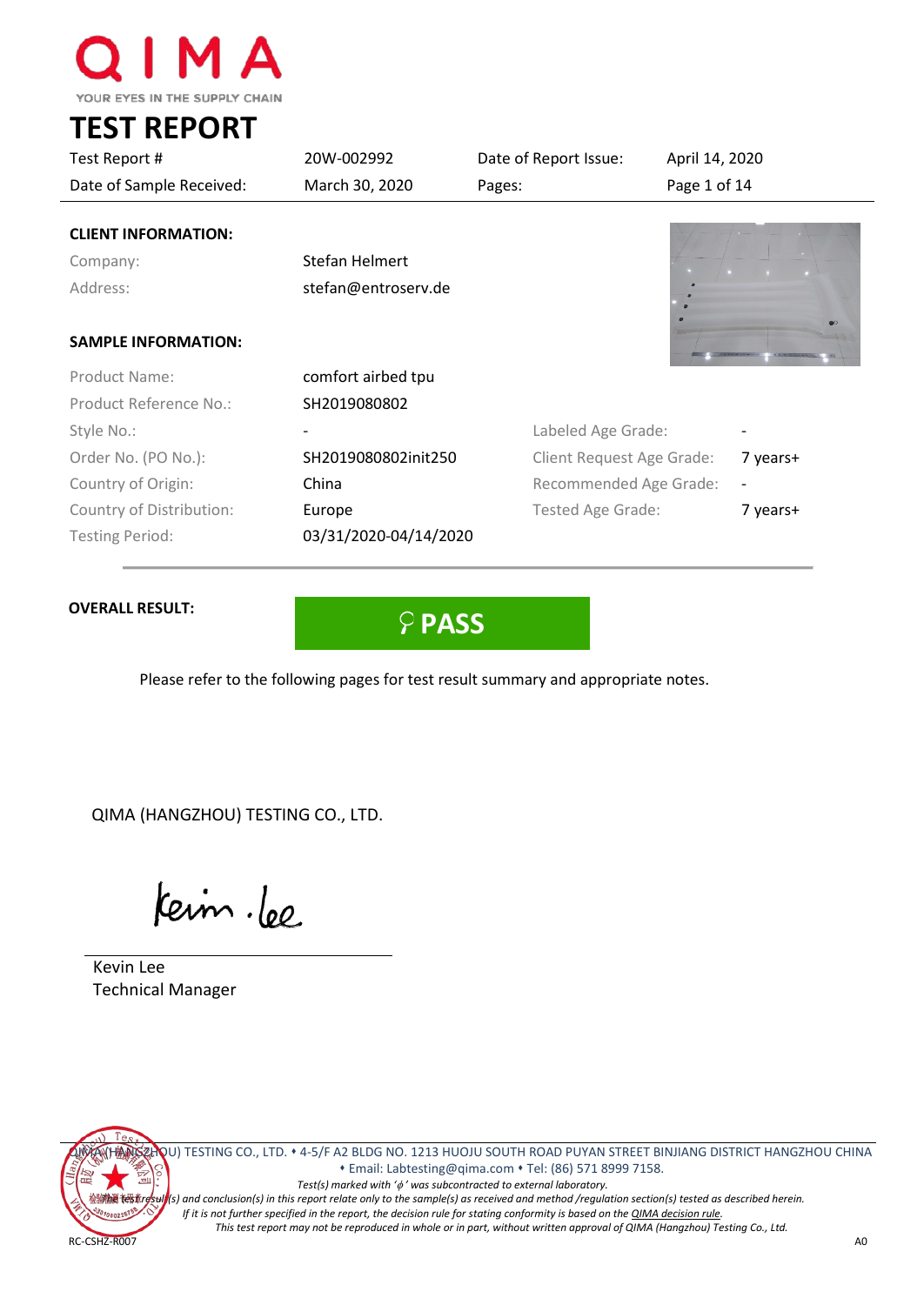# **TEST RESULTS SUMMARY:**

At the request of the client, the following tests were conducted:

| <b>CONCLUSION</b> | <b>TEST(S) CONDUCTED</b>                                                                                                                           |
|-------------------|----------------------------------------------------------------------------------------------------------------------------------------------------|
| <b>PASS</b>       | EN 71-3: 2019 Safety of Toys, Migration of Certain Elements                                                                                        |
| <b>PASS</b>       | Regulation (EC) No. 1907/2006 REACH Annex XVII, Item 63 Lead in Substrate Materials                                                                |
| <b>PASS</b>       | Regulation (EC) No. 1907/2006 REACH Annex XVII, Item 23 Cadmium in Substrate<br>Materials                                                          |
| <b>PASS</b>       | Regulation (EC) No. 1907/2006 REACH Annex XVII, Item 20 Organostannic Compounds                                                                    |
| <b>PASS</b>       | Regulation (EC) No. 1907/2006 REACH Annex XVII, Item 50 Polycyclic Aromatic<br>Hydrocarbon (PAH)                                                   |
| <b>PASS</b>       | Regulation (EC) No. 1907/2006 REACH Annex XVII as amended, Item 51 Phthalates -<br>Non-Mouthable (DBP, BBP, DEHP, DIBP)                            |
| <b>PASS</b>       | EC Directive 94/62/EC and its amendments, Heavy Metals in Packaging                                                                                |
| <b>PASS</b>       | EN71-1:2014+A1:2018 Safety of toys - Part 1: Mechanical and physical properties<br>(Excepted labeling and section 6 check as per client's request) |
| <b>PASS</b>       | EN71-2:2011+A1:2014 Safety of toys - Part 2: Flammability                                                                                          |



QIMA (HANGZHOU) TESTING CO., LTD. 4-5/F A2 BLDG NO. 1213 HUOJU SOUTH ROAD PUYAN STREET BINJIANG DISTRICT HANGZHOU CHINA Email[: Labtesting@qima.com](mailto:Labtesting@qima.com) Tel: (86) 571 8999 7158. *Test(s) marked with '*φ *' was subcontracted to external laboratory. The test result(s) and conclusion(s) in this report relate only to the sample(s) as received and method /regulation section(s) tested as described herein. If it is not further specified in the report, the decision rule for stating conformity is based on th[e QIMA decision rule.](https://s3.qima.com/files/CRD_QIMA%20Decision%20Rule-V1.pdf?_ga=2.1664817.108575118.1565087606-1285160517.1565087606)*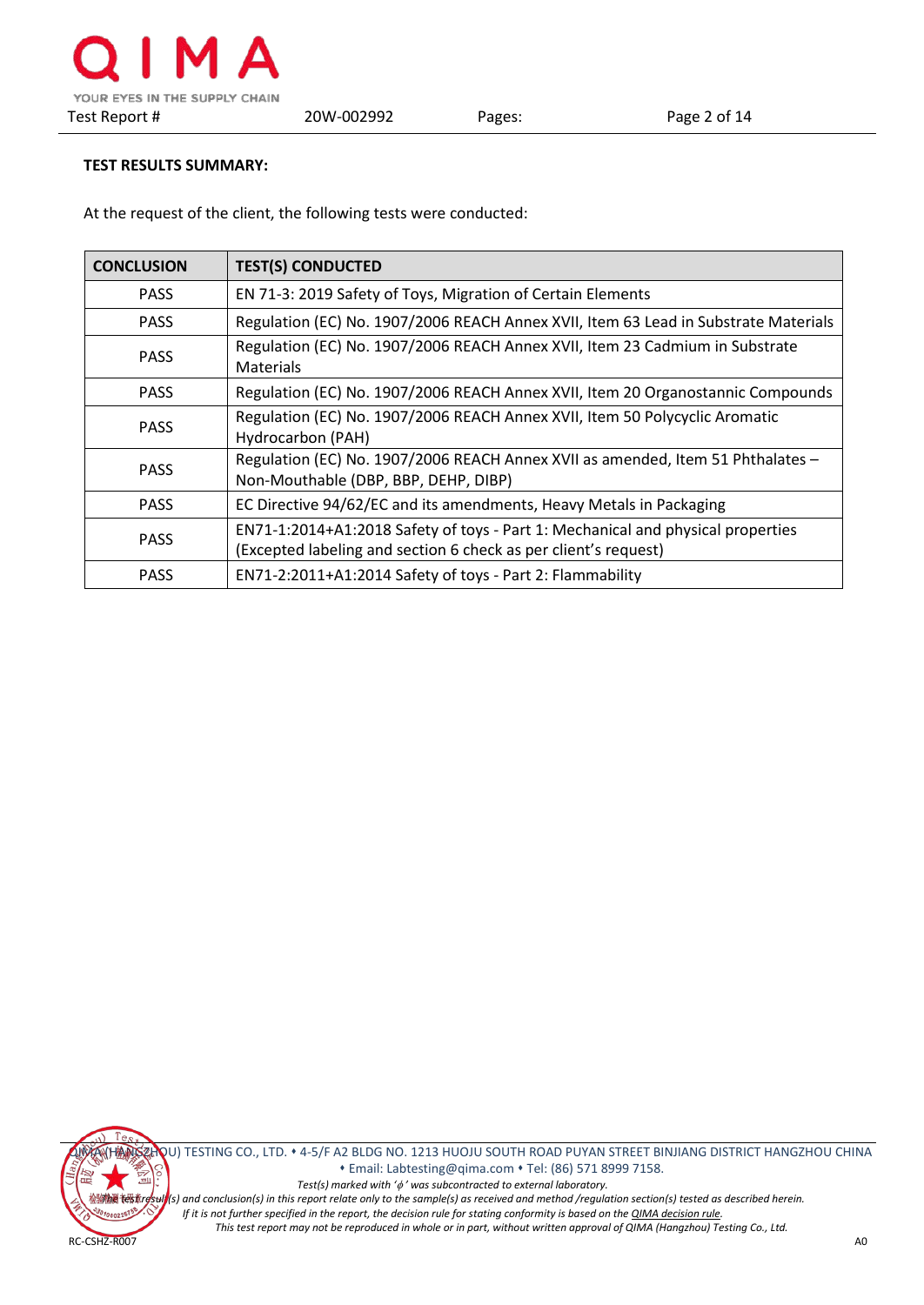

#### **EN 71-3: 2019 Safety of Toys, Migration of Certain Elements**

| Test Method:       | EN 71-3:2019                                 |
|--------------------|----------------------------------------------|
| Analytical Method: | Inductively Coupled Plasma-Mass Spectrometry |

#### Category III: Scraped-off materials

| Specimen No.              | $\mathbf{1}$ | $\overline{2}$ | 3           | $\overline{4}$ |              | <b>Soluble</b> |
|---------------------------|--------------|----------------|-------------|----------------|--------------|----------------|
|                           | Result       | Result         | Result      | Result         | <b>RL</b>    | Limit          |
| <b>Test Item</b>          | (mg/kg)      | (mg/kg)        | (mg/kg)     | (mg/kg)        | (mg/kg)      | (mg/kg)        |
| Aluminum (Al)             | <b>ND</b>    | <b>ND</b>      | <b>ND</b>   | <b>ND</b>      | 50           | 70 000         |
| Antimony (Sb)             | <b>ND</b>    | <b>ND</b>      | <b>ND</b>   | <b>ND</b>      | 10           | 560            |
| Arsenic (As)              | <b>ND</b>    | <b>ND</b>      | <b>ND</b>   | <b>ND</b>      | 10           | 47             |
| Barium (Ba)               | <b>ND</b>    | <b>ND</b>      | <b>ND</b>   | <b>ND</b>      | 50           | 18750          |
| Boron (B)                 | <b>ND</b>    | <b>ND</b>      | <b>ND</b>   | <b>ND</b>      | 50           | 15 000         |
| Cadmium (Cd)              | <b>ND</b>    | <b>ND</b>      | <b>ND</b>   | <b>ND</b>      | 5            | 17             |
| Chromium III (Cr III)^    | <b>ND</b>    | <b>ND</b>      | <b>ND</b>   | <b>ND</b>      | 0.02         | 460            |
| Chromium VI (Cr VI)^      | <b>ND</b>    | <b>ND</b>      | <b>ND</b>   | <b>ND</b>      | 0.02         | 0.053          |
| Cobalt (Co)               | ND.          | <b>ND</b>      | ND          | ND.            | 10           | 130            |
| Copper (Cu)               | <b>ND</b>    | <b>ND</b>      | <b>ND</b>   | <b>ND</b>      | 50           | 7700           |
| Lead (Pb)                 | <b>ND</b>    | <b>ND</b>      | <b>ND</b>   | <b>ND</b>      | 10           | 23             |
| Manganese (Mn)            | <b>ND</b>    | <b>ND</b>      | <b>ND</b>   | <b>ND</b>      | 50           | 15 000         |
| Mercury (Hg)              | <b>ND</b>    | <b>ND</b>      | <b>ND</b>   | <b>ND</b>      | 10           | 94             |
| Nickel (Ni)               | <b>ND</b>    | <b>ND</b>      | <b>ND</b>   | <b>ND</b>      | 50           | 930            |
| Selenium (Se)             | <b>ND</b>    | <b>ND</b>      | <b>ND</b>   | <b>ND</b>      | 10           | 460            |
| Strontium (Sr)            | <b>ND</b>    | <b>ND</b>      | <b>ND</b>   | <b>ND</b>      | 50           | 56 000         |
| Tin(Sn)                   | <b>ND</b>    | <b>ND</b>      | <b>ND</b>   | ND.            | $\mathbf{1}$ | 180 000        |
| Organic Tin <sup>^^</sup> | <b>ND</b>    | <b>ND</b>      | <b>ND</b>   | <b>ND</b>      | $\mathbf{1}$ | 12             |
| Zinc (Zn)                 | <b>ND</b>    | <b>ND</b>      | <b>ND</b>   | <b>ND</b>      | 50           | 46 000         |
| Conclusion                | <b>PASS</b>  | <b>PASS</b>    | <b>PASS</b> | <b>PASS</b>    |              |                |

*Note:*

mg/kg = Milligrams per kilogram

LT = Less than

ND = Not detected. Result value is less than reporting limit (RL).

^Soluble Chromium is reported when the soluble chromium result below the chromium VI limit.

^^ Soluble Tin is reported when the result is below the adjusted soluble organic tin limit 1 mg/kg.



QIMA (HANGZHOU) TESTING CO., LTD. 4-5/F A2 BLDG NO. 1213 HUOJU SOUTH ROAD PUYAN STREET BINJIANG DISTRICT HANGZHOU CHINA Email[: Labtesting@qima.com](mailto:Labtesting@qima.com) Tel: (86) 571 8999 7158. *Test(s) marked with '*φ *' was subcontracted to external laboratory.*

*The test result(s) and conclusion(s) in this report relate only to the sample(s) as received and method /regulation section(s) tested as described herein.*

*If it is not further specified in the report, the decision rule for stating conformity is based on th[e QIMA decision rule.](https://s3.qima.com/files/CRD_QIMA%20Decision%20Rule-V1.pdf?_ga=2.1664817.108575118.1565087606-1285160517.1565087606)*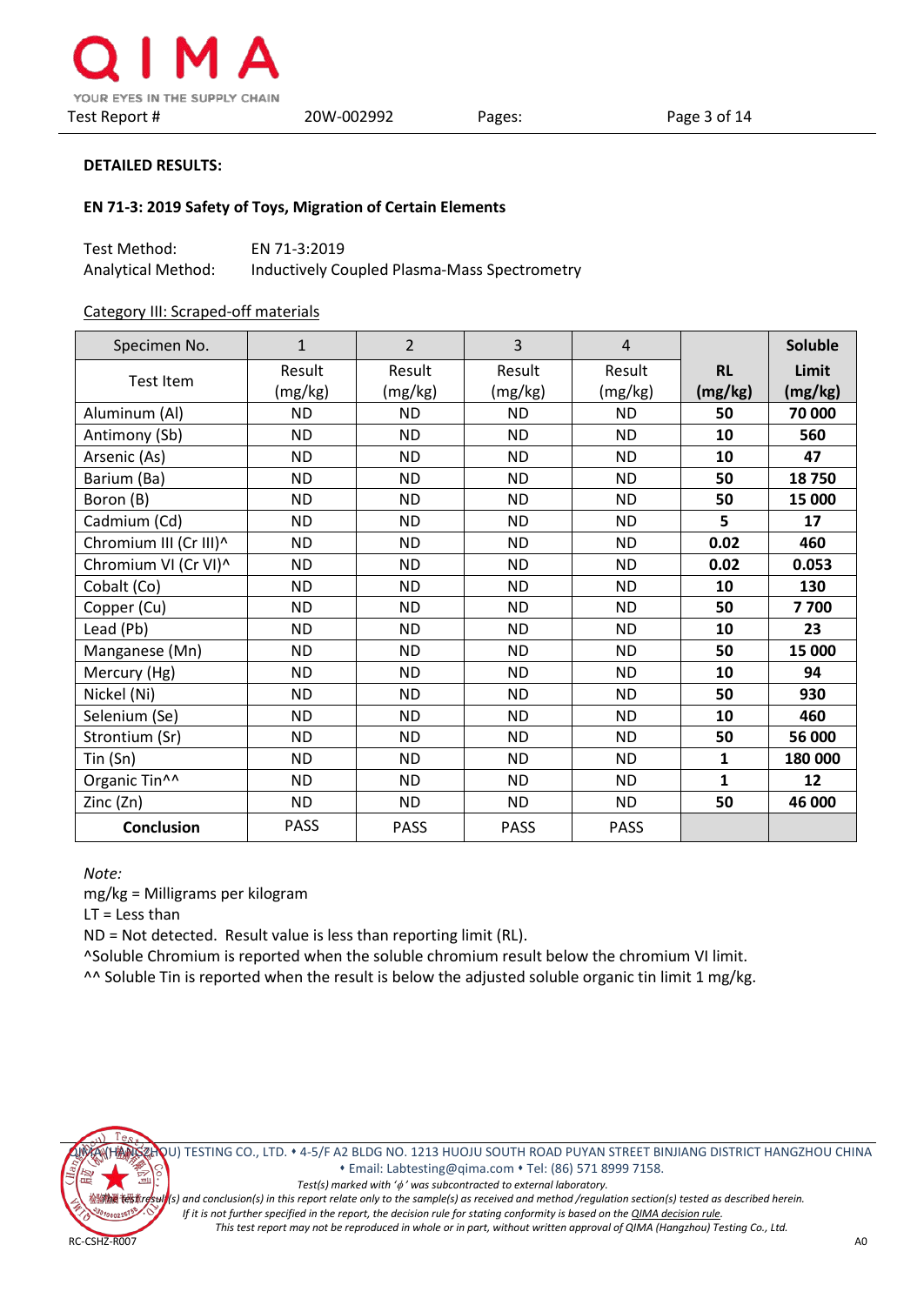

#### **EN 71-3: 2019 Safety of Toys, Migration of Certain Elements**

| Test Method:       | EN 71-3:2019                                 |
|--------------------|----------------------------------------------|
| Analytical Method: | Inductively Coupled Plasma-Mass Spectrometry |

#### Category III: Scraped-off materials

| Specimen No.           | 5           |         | ---     |         |           | <b>Soluble</b> |
|------------------------|-------------|---------|---------|---------|-----------|----------------|
|                        | Result      | Result  | Result  | Result  | <b>RL</b> | Limit          |
| Test Item              | (mg/kg)     | (mg/kg) | (mg/kg) | (mg/kg) | (mg/kg)   | (mg/kg)        |
| Aluminum (Al)          | <b>ND</b>   | $---$   | ---     | ---     | 50        | 70 000         |
| Antimony (Sb)          | <b>ND</b>   | ---     | ---     | ---     | 10        | 560            |
| Arsenic (As)           | <b>ND</b>   | $---$   | ---     | $---$   | 10        | 47             |
| Barium (Ba)            | <b>ND</b>   | ---     | ---     | $---$   | 50        | 18750          |
| Boron (B)              | <b>ND</b>   | ---     | ---     | ---     | 50        | 15 000         |
| Cadmium (Cd)           | <b>ND</b>   | ---     | ---     | ---     | 5         | 17             |
| Chromium III (Cr III)^ | <b>ND</b>   | ---     | ---     | ---     | 0.02      | 460            |
| Chromium VI (Cr VI)^   | <b>ND</b>   | $---$   | ---     | ---     | 0.02      | 0.053          |
| Cobalt (Co)            | <b>ND</b>   | ---     | ---     | ---     | 10        | 130            |
| Copper (Cu)            | <b>ND</b>   | $---$   | ---     | $---$   | 50        | 7700           |
| Lead (Pb)              | <b>ND</b>   | ---     | ---     | ---     | 10        | 23             |
| Manganese (Mn)         | <b>ND</b>   | ---     | ---     | $---$   | 50        | 15 000         |
| Mercury (Hg)           | <b>ND</b>   | ---     | ---     | ---     | 10        | 94             |
| Nickel (Ni)            | <b>ND</b>   | ---     | ---     | ---     | 50        | 930            |
| Selenium (Se)          | <b>ND</b>   | $---$   | ---     | $---$   | 10        | 460            |
| Strontium (Sr)         | <b>ND</b>   | ---     | ---     | ---     | 50        | 56 000         |
| Tin (Sn)               | <b>ND</b>   | ---     | ---     | ---     | 1         | 180 000        |
| Organic Tin^^          | <b>ND</b>   | ---     | ---     | ---     | 1         | 12             |
| Zinc (Zn)              | <b>ND</b>   | ---     | ---     | ---     | 50        | 46 000         |
| <b>Conclusion</b>      | <b>PASS</b> |         | ---     |         |           |                |

*Note:*

mg/kg = Milligrams per kilogram

LT = Less than

ND = Not detected. Result value is less than reporting limit (RL).

^Soluble Chromium is reported when the soluble chromium result below the chromium VI limit.

^^ Soluble Tin is reported when the result is below the adjusted soluble organic tin limit 1 mg/kg.



QIMA (HANGZHOU) TESTING CO., LTD. 4-5/F A2 BLDG NO. 1213 HUOJU SOUTH ROAD PUYAN STREET BINJIANG DISTRICT HANGZHOU CHINA Email[: Labtesting@qima.com](mailto:Labtesting@qima.com) Tel: (86) 571 8999 7158. *Test(s) marked with '*φ *' was subcontracted to external laboratory.*

*The test result(s) and conclusion(s) in this report relate only to the sample(s) as received and method /regulation section(s) tested as described herein.*

*If it is not further specified in the report, the decision rule for stating conformity is based on th[e QIMA decision rule.](https://s3.qima.com/files/CRD_QIMA%20Decision%20Rule-V1.pdf?_ga=2.1664817.108575118.1565087606-1285160517.1565087606)*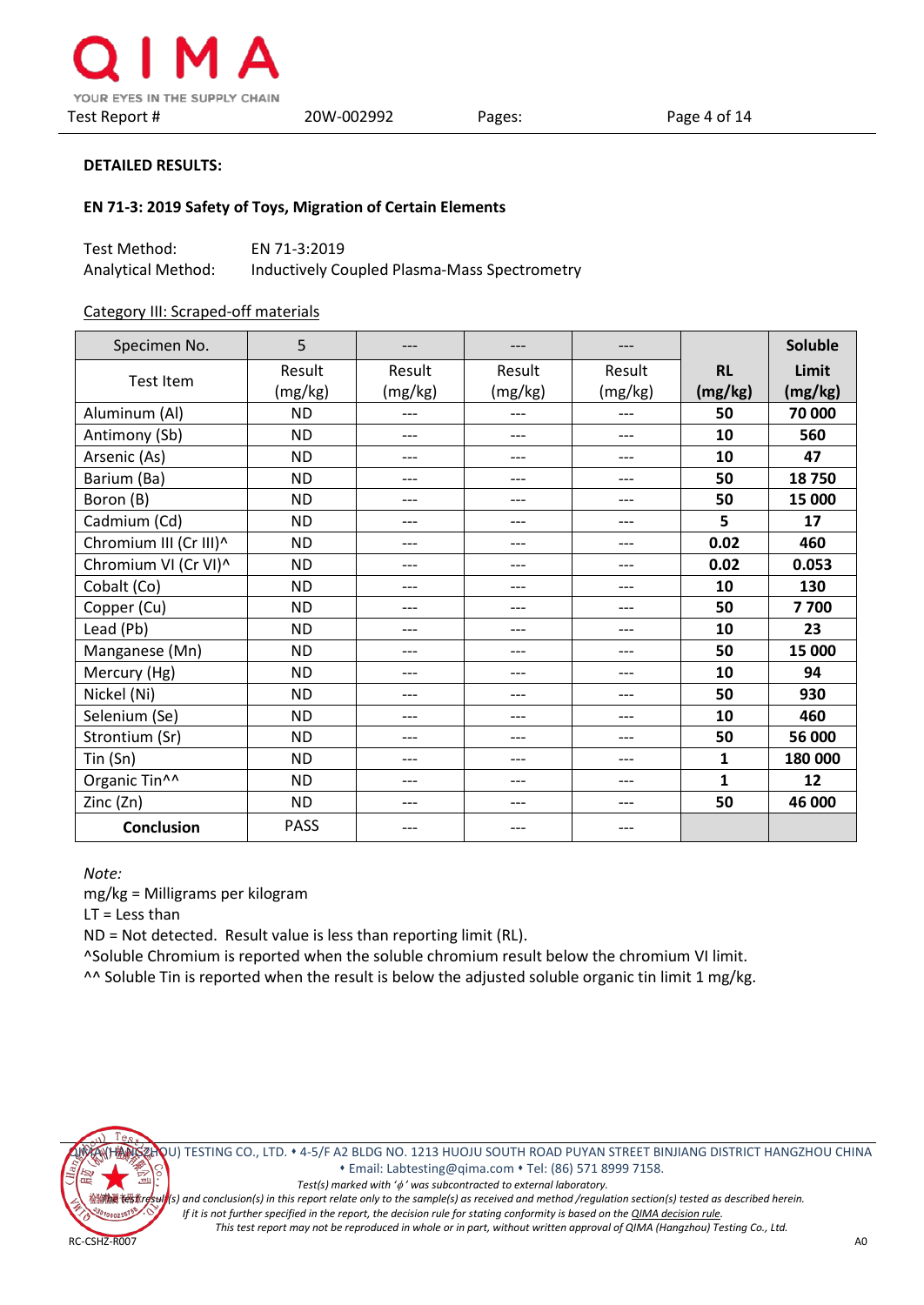

## **Regulation (EC) No. 1907/2006 REACH Annex XVII, Item 63 Lead in Substrate Materials**

Test Method: CPSC-CH-E1001-08.3 (Metal) and/or CPSC-CH-E1002-08.3 (Non-Metal) Analytical Method: Inductively Coupled Plasma-Optical Emission Spectrometry

| Specimen No.      | $2+5$             | $---$             | $---$             | $---$             | $---$             | Limit   |
|-------------------|-------------------|-------------------|-------------------|-------------------|-------------------|---------|
| Test Item         | Result<br>(mg/kg) | Result<br>(mg/kg) | Result<br>(mg/kg) | Result<br>(mg/kg) | Result<br>(mg/kg) | (mg/kg) |
| Total Lead (Pb)   | <b>ND</b>         | $---$             | $---$             | $---$             | ---               | 500     |
| <b>Conclusion</b> | <b>PASS</b>       | $---$             | $---$             | $---$             | $---$             |         |

*Note:*

mg/kg = Milligrams per kilogram

LT = Less than

ND = Not detected (Reporting Limit = 15 mg/kg)

Composite results are based on specimen of least mass resulting in highest potential concentration.

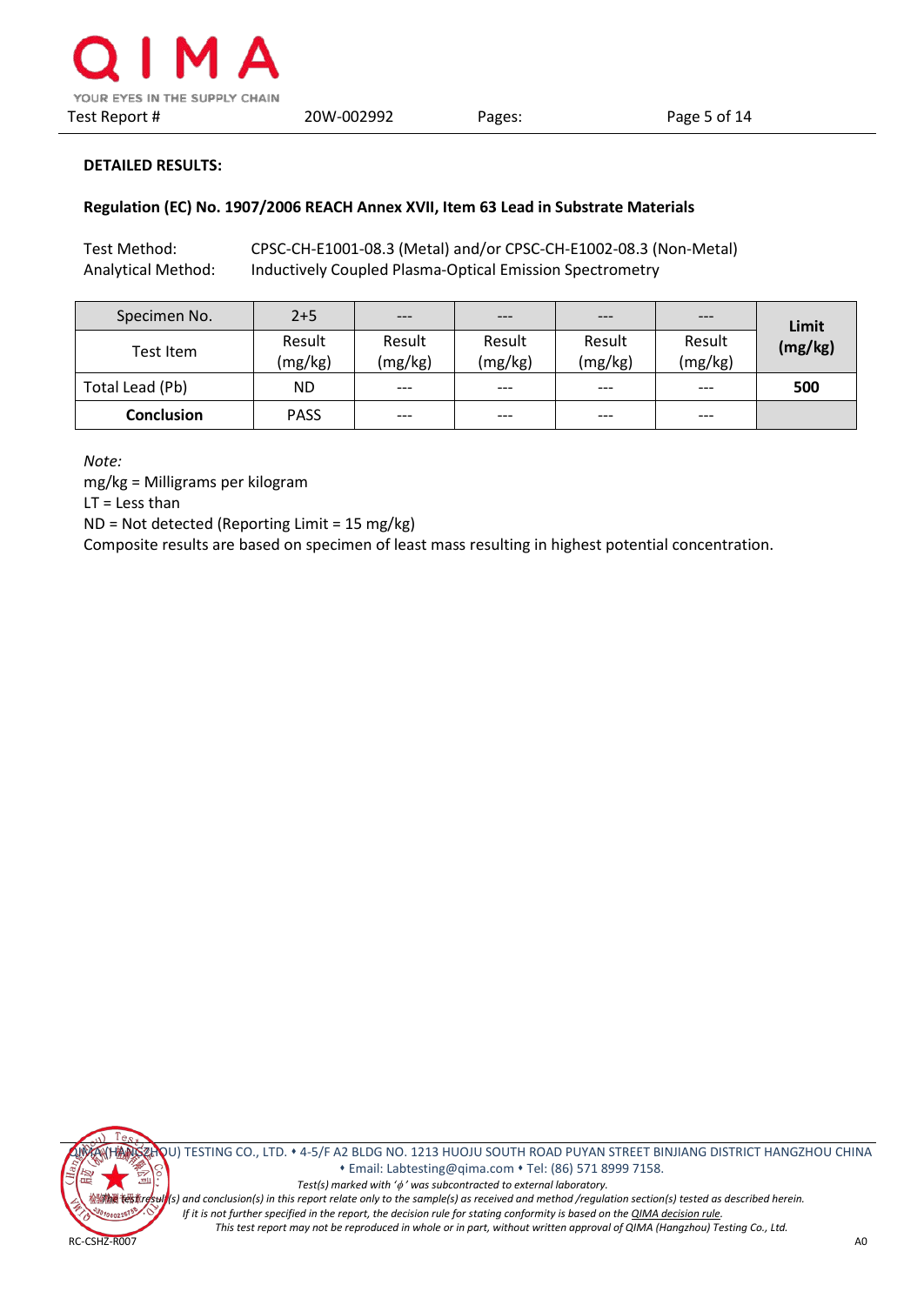

#### **Regulation (EC) No. 1907/2006 REACH Annex XVII, Item 23 Cadmium in Substrate Materials**

Test Method: ASTM F963-17 Clause 8.3.1 Analytical Method: Inductively Coupled Plasma-Optical Emission Spectrometry

| Specimen No.       | $2+5$             | $---$             | $---$             | $---$             | $---$             | Limit   |
|--------------------|-------------------|-------------------|-------------------|-------------------|-------------------|---------|
| Test Item          | Result<br>(mg/kg) | Result<br>(mg/kg) | Result<br>(mg/kg) | Result<br>(mg/kg) | Result<br>(mg/kg) | (mg/kg) |
| Total Cadmium (Cd) | ND.               | $---$             | $---$             | $---$             | $---$             | 100     |
| <b>Conclusion</b>  | <b>PASS</b>       | $---$             | $---$             | $---$             | $---$             |         |

*Note:*

mg/kg = Milligrams per kilogram

LT = Less than

ND = Not detected (Reporting Limit = 15mg/kg)

Composite results are based on specimen of least mass resulting in highest potential concentration.

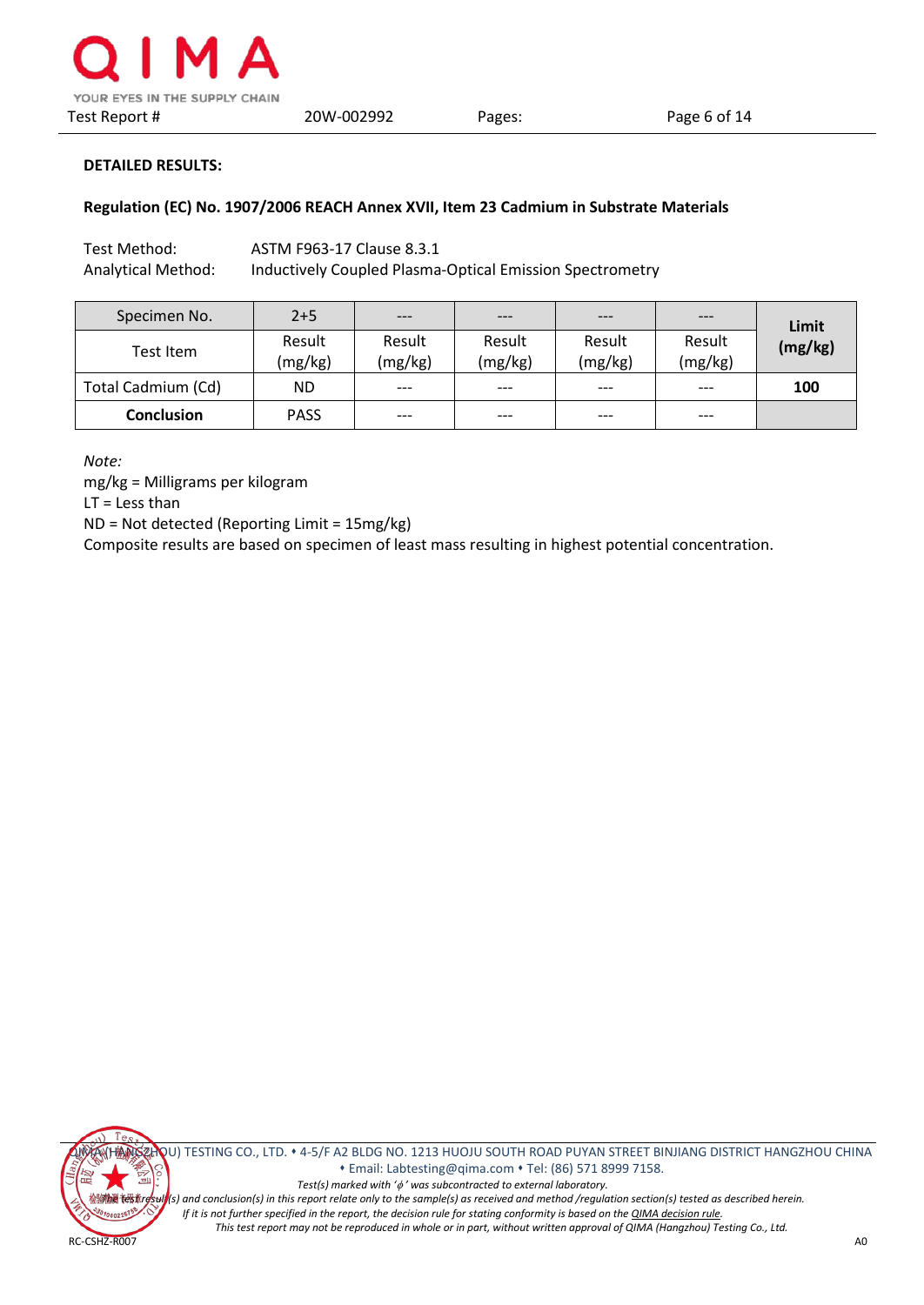

#### **Regulation (EC) No. 1907/2006 REACH Annex XVII, Item 20 Organostannic Compounds**

| Test Method:       | ISO/TS 16179:2012                         |
|--------------------|-------------------------------------------|
| Analytical Method: | Gas Chromatography with Mass Spectrometry |

| Specimen No.       | $2+5$             | ---               | $---$             | ---               | ---               | Limit   |
|--------------------|-------------------|-------------------|-------------------|-------------------|-------------------|---------|
| Test Item          | Result<br>(mg/kg) | Result<br>(mg/kg) | Result<br>(mg/kg) | Result<br>(mg/kg) | Result<br>(mg/kg) | (mg/kg) |
| Tributyltin (TBT)  | <b>ND</b>         | ---               | ---               | $---$             | ---               | 1000    |
| Triphenyltin (TPT) | <b>ND</b>         | ---               | ---               | ---               | ---               | 1000    |
| Dibutyltin (DBT)   | <b>ND</b>         | ---               | ---               | ---               | ---               | 1000    |
| Dioctyltin (DOT)   | ND.               | ---               | ---               | ---               | ---               | 1000    |
| <b>Conclusion</b>  | <b>PASS</b>       | ---               | ---               | ---               | ---               |         |

*Note:*

mg/kg = Milligrams per kilogram

LT = Less than

ND = Not detected (Reporting Limit =10mg/kg)

Composite results are based on specimen of least mass resulting in highest potential concentration.



QIMA (HANGZHOU) TESTING CO., LTD. 4-5/F A2 BLDG NO. 1213 HUOJU SOUTH ROAD PUYAN STREET BINJIANG DISTRICT HANGZHOU CHINA Email[: Labtesting@qima.com](mailto:Labtesting@qima.com) Tel: (86) 571 8999 7158. *Test(s) marked with '*φ *' was subcontracted to external laboratory. The test result(s) and conclusion(s) in this report relate only to the sample(s) as received and method /regulation section(s) tested as described herein. If it is not further specified in the report, the decision rule for stating conformity is based on th[e QIMA decision rule.](https://s3.qima.com/files/CRD_QIMA%20Decision%20Rule-V1.pdf?_ga=2.1664817.108575118.1565087606-1285160517.1565087606)*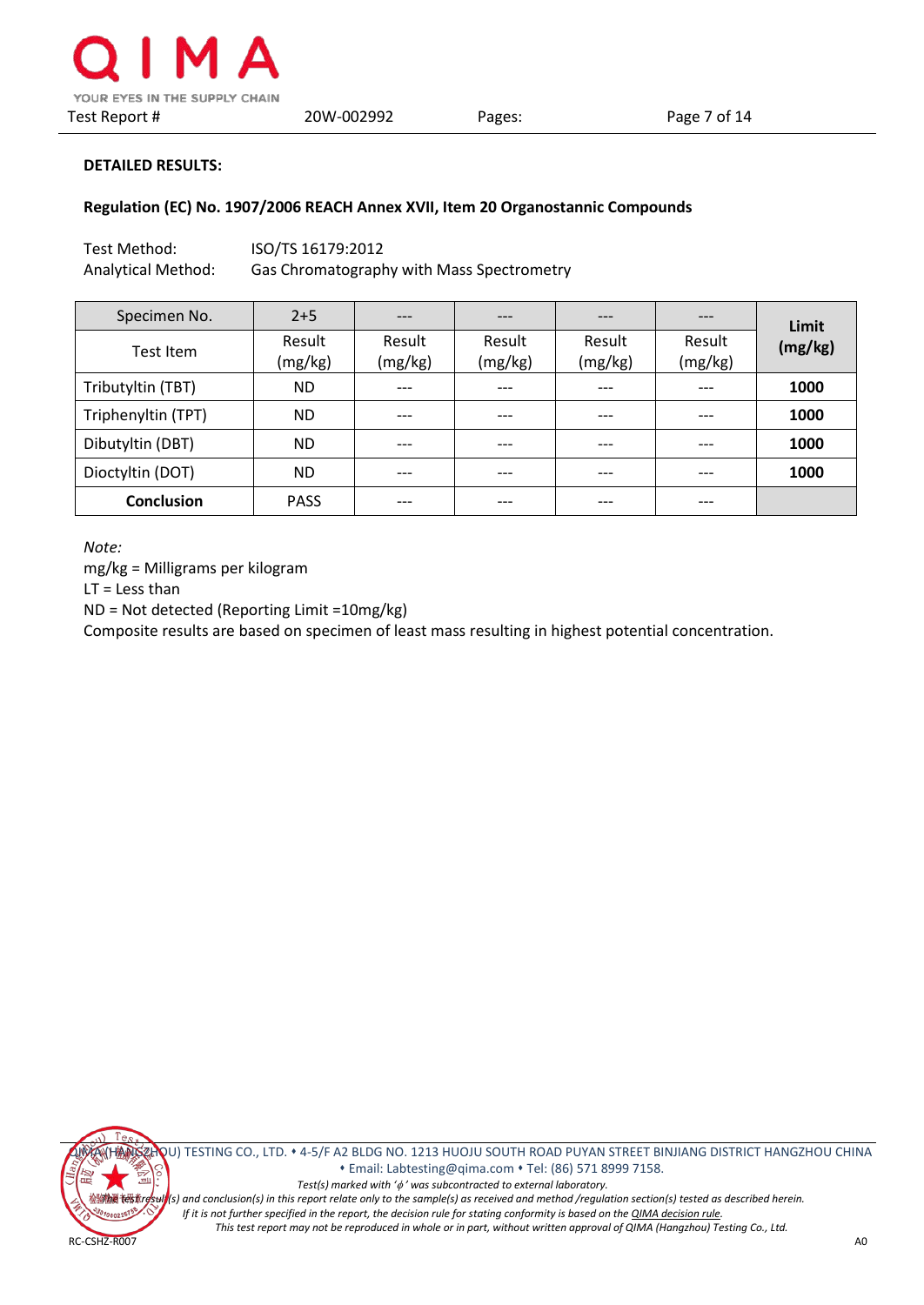

#### **Regulation (EC) No. 1907/2006 REACH Annex XVII, Item 50 Polycyclic Aromatic Hydrocarbon (PAH)**

| Test Method:       | AfPS GS 2019:01                           |
|--------------------|-------------------------------------------|
| Analytical Method: | Gas Chromatography with Mass Spectrometry |

| Specimen No.            |               | $2+5$       |         |         |         | Limit        |  |
|-------------------------|---------------|-------------|---------|---------|---------|--------------|--|
| Test Item               | CAS No.       | Result      | Result  | Result  | Result  | (mg/kg)      |  |
|                         |               | (mg/kg)     | (mg/kg) | (mg/kg) | (mg/kg) |              |  |
| Benzo [a] pyrene (BaP)  | $50 - 32 - 8$ | ND.         |         |         |         | 1            |  |
| Benzo [e] pyrene (BeP)  | 192-97-2      | ND.         |         | ---     |         | 1            |  |
| Benzo [a] anthracene    | $56 - 55 - 3$ | ND.         |         |         |         | 1            |  |
| (BaA)                   |               |             |         |         |         |              |  |
| Chrysene (CHR)          | 218-01-9      | ND.         |         | ---     |         | 1            |  |
| Benzo [b]               | 205-99-2      | ND.         |         |         |         | $\mathbf{1}$ |  |
| fluroranthene (BbFA)    |               |             |         |         |         |              |  |
| Benzo [j] fluroranthene | 205-82-3      | ND.         |         |         |         | 1            |  |
| (BjFA)                  |               |             |         |         |         |              |  |
| Benzo [k]               | 207-08-9      | ND.         |         | ---     |         | 1            |  |
| fluroranthene (BkFA)    |               |             |         |         |         |              |  |
| Dibenzo [a,h]           | $53 - 70 - 3$ | ND.         |         |         |         | 1            |  |
| anthracene (DBAhA)      |               |             |         |         |         |              |  |
| <b>Conclusion</b>       |               | <b>PASS</b> |         | $- -$   |         |              |  |

*Note:*

mg/kg = Milligrams per kilogram

LT = Less than

ND = Not detected (Reporting Limit = 0.2 mg/kg)

Composite results are based on specimen of least mass resulting in highest potential concentration.



QIMA (HANGZHOU) TESTING CO., LTD. 4-5/F A2 BLDG NO. 1213 HUOJU SOUTH ROAD PUYAN STREET BINJIANG DISTRICT HANGZHOU CHINA Email[: Labtesting@qima.com](mailto:Labtesting@qima.com) Tel: (86) 571 8999 7158. *Test(s) marked with '*φ *' was subcontracted to external laboratory.*

*The test result(s) and conclusion(s) in this report relate only to the sample(s) as received and method /regulation section(s) tested as described herein.*

*If it is not further specified in the report, the decision rule for stating conformity is based on th[e QIMA decision rule.](https://s3.qima.com/files/CRD_QIMA%20Decision%20Rule-V1.pdf?_ga=2.1664817.108575118.1565087606-1285160517.1565087606) This test report may not be reproduced in whole or in part, without written approval of QIMA (Hangzhou) Testing Co., Ltd.*

RC-CSHZ-R007 A0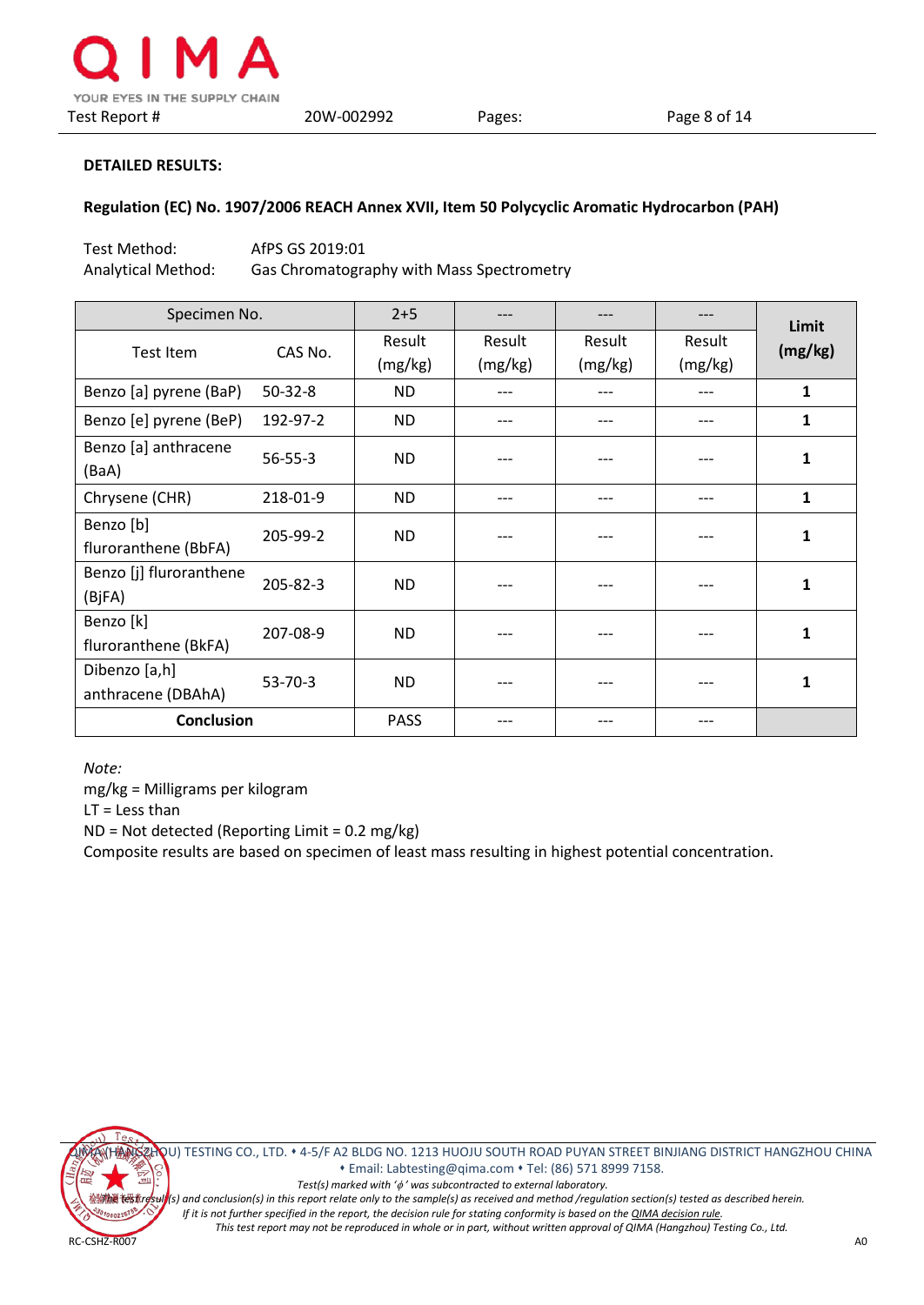

# **Regulation (EC) No. 1907/2006 REACH Annex XVII as amended, Item 51 Phthalates – Non-Mouthable (DBP, BBP, DEHP, DIBP)**

Test Method: CPSC-CH-C1001-09.4 Analytical Method: Gas Chromatography with Mass Spectrometry

| Specimen No.                       |          | $2+5$             |                   | ---               | Limit   |
|------------------------------------|----------|-------------------|-------------------|-------------------|---------|
| Test Item                          | CAS No.  | Result<br>(mg/kg) | Result<br>(mg/kg) | Result<br>(mg/kg) | (mg/kg) |
| Dibutyl phthalate (DBP)            | 84-74-2  | <b>ND</b>         |                   |                   | 1000    |
| Benzyl butyl phthalate (BBP)       | 85-68-7  | <b>ND</b>         |                   | ---               | 1000    |
| Di-(2-ethylhexyl) phthalate (DEHP) | 117-81-7 | <b>ND</b>         | ---               | ---               | 1000    |
| Diisobutyl phthalate (DIBP)        | 84-69-5  | <b>ND</b>         |                   |                   | 1000    |
| Sum of DBP, BBP, DEHP, DIBP        |          | <b>ND</b>         |                   | ---               | 1000    |
| <b>Conclusion</b>                  |          | <b>PASS</b>       |                   |                   |         |

*Note:*

mg/kg (Milligrams per kilogram) = ppm (Parts per million) = 0.0001 % m/m (Percent by mass) LT = Less than

ND = Not detected (Reporting Limit = 150 mg/kg)

Composite results are based on specimen of least mass resulting in highest potential concentration.

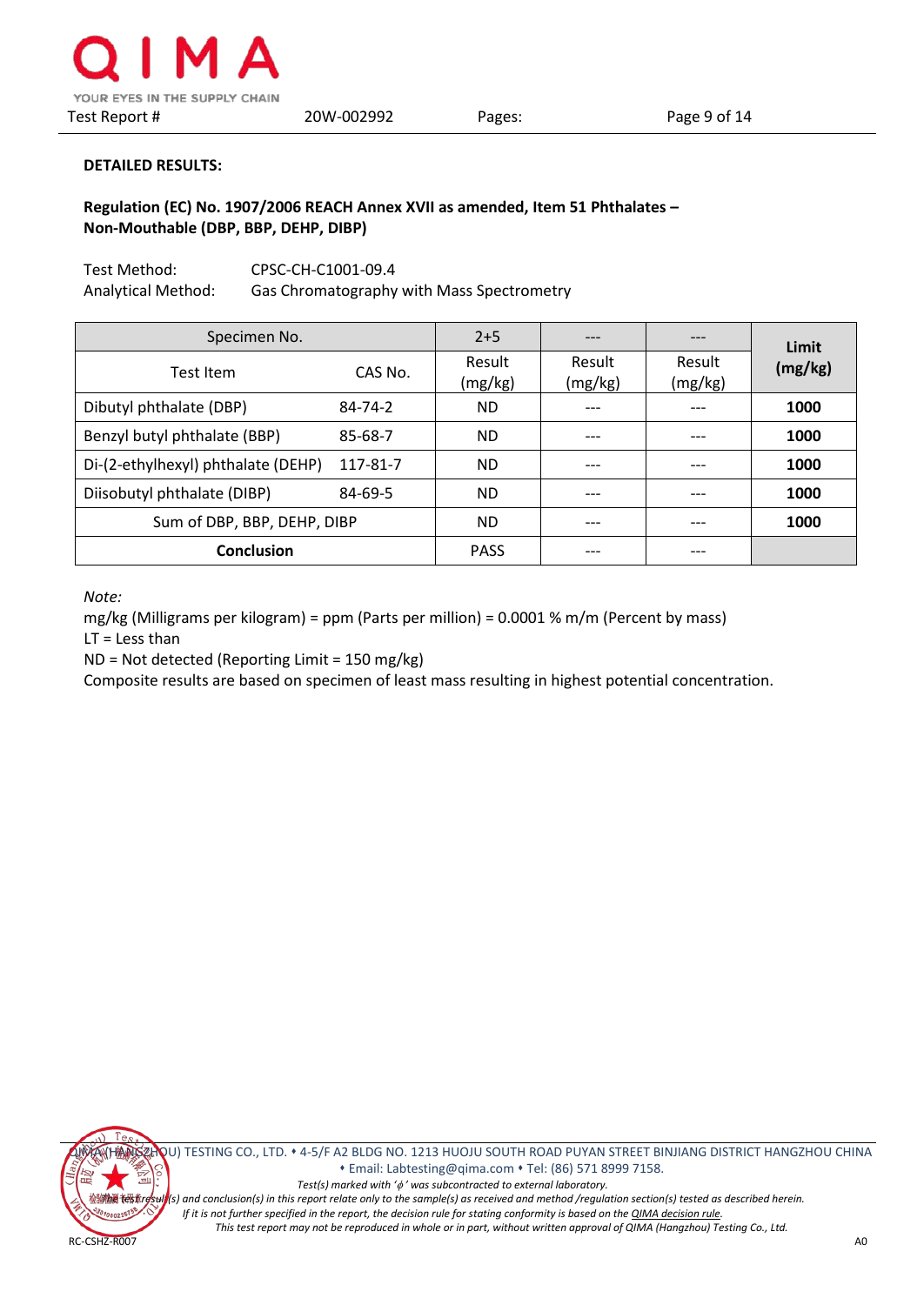

## **EC Directive 94/62/EC and its amendments, Heavy Metals in Packaging**

| Test Method:       | US EPA 3052:1996 & US EPA 6010D:2014                      |
|--------------------|-----------------------------------------------------------|
|                    | US EPA 3060A:1996 & US EPA 7196A: 1992                    |
| Analytical Method: | Inductively Coupled Plasma-Optical Emission Spectrometry, |
|                    | Ultraviolet-Visible Spectrophotometry                     |

| Specimen No.            | 6                 | $---$             | $---$             | ---               | ---               | Limit   |
|-------------------------|-------------------|-------------------|-------------------|-------------------|-------------------|---------|
| Test Item               | Result<br>(mg/kg) | Result<br>(mg/kg) | Result<br>(mg/kg) | Result<br>(mg/kg) | Result<br>(mg/kg) | (mg/kg) |
| Cadmium (Cd)            | ND.               | ---               | $---$             | ---               | ---               |         |
| Chromium (VI) [Cr (VI)] | ND.               | $---$             | $---$             | $---$             | $---$             |         |
| Lead (Pb)               | ND.               | $---$             | $---$             | $---$             | $---$             |         |
| Mercury (Hg)            | <b>ND</b>         |                   |                   | ---               | ---               |         |
| Sum                     | ND.               | $---$             | $---$             | $---$             | ---               | 100     |
| <b>Conclusion</b>       | <b>PASS</b>       | $---$             | $---$             | $---$             | $---$             |         |

*Note:*

mg/kg = Milligrams per kilogram

LT = Less than

ND = Not detected (Reporting Limit = 15 mg/kg)

Total Chromium is reported for Chromium (VI) unless specified.

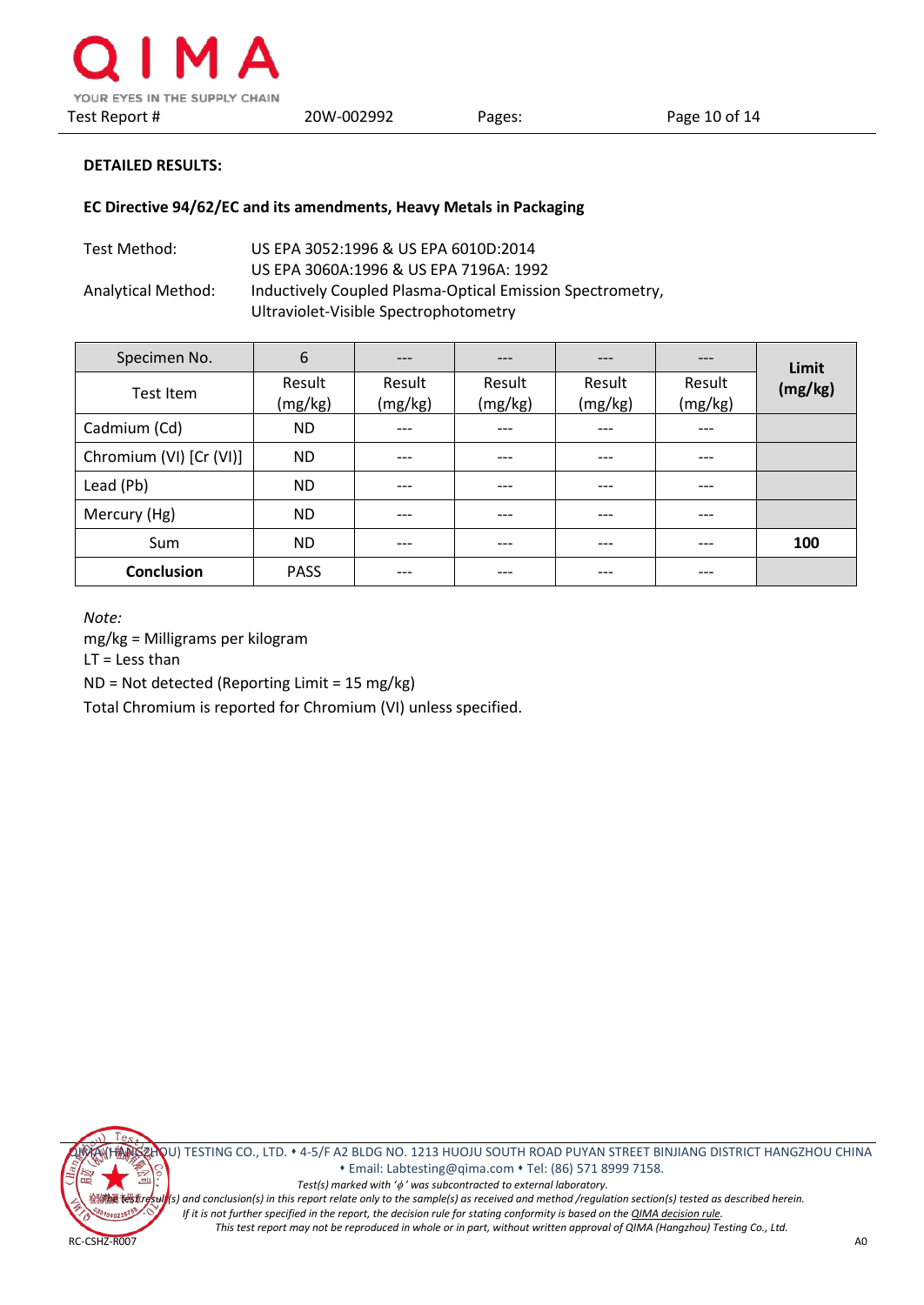# **EN 71-1:2014+A1:2018 Safety of toys - Part 1: Mechanical and physical properties**

| Clause | Test                                        | Conclusion  |
|--------|---------------------------------------------|-------------|
| 4.1    | <b>Material cleanliness</b>                 | <b>PASS</b> |
| 4.7    | Edges                                       | <b>PASS</b> |
| 4.8    | Points and metallic wires                   | <b>PASS</b> |
| 4.15   | Toys intended to bear the mass of a child   | <b>PASS</b> |
| 6      | Packaging                                   | <b>NC</b>   |
|        | Warnings, markings and instructions for use | NС          |

### NC=Not Conducted

Remark: The toy labeling requirement was not conducted on this non-toy item.

# **EN71-2:2011+A1:2014 Safety of toys - Part 2: Flammability**

| l Test        | Observation                           | Conclusion  |
|---------------|---------------------------------------|-------------|
| l 4.1 General | No visual signs of Cellulose Nitrate. | <b>PASS</b> |



QIMA (HANGZHOU) TESTING CO., LTD. 4-5/F A2 BLDG NO. 1213 HUOJU SOUTH ROAD PUYAN STREET BINJIANG DISTRICT HANGZHOU CHINA Email[: Labtesting@qima.com](mailto:Labtesting@qima.com) Tel: (86) 571 8999 7158. *Test(s) marked with '*φ *' was subcontracted to external laboratory. The test result(s) and conclusion(s) in this report relate only to the sample(s) as received and method /regulation section(s) tested as described herein. If it is not further specified in the report, the decision rule for stating conformity is based on th[e QIMA decision rule.](https://s3.qima.com/files/CRD_QIMA%20Decision%20Rule-V1.pdf?_ga=2.1664817.108575118.1565087606-1285160517.1565087606)*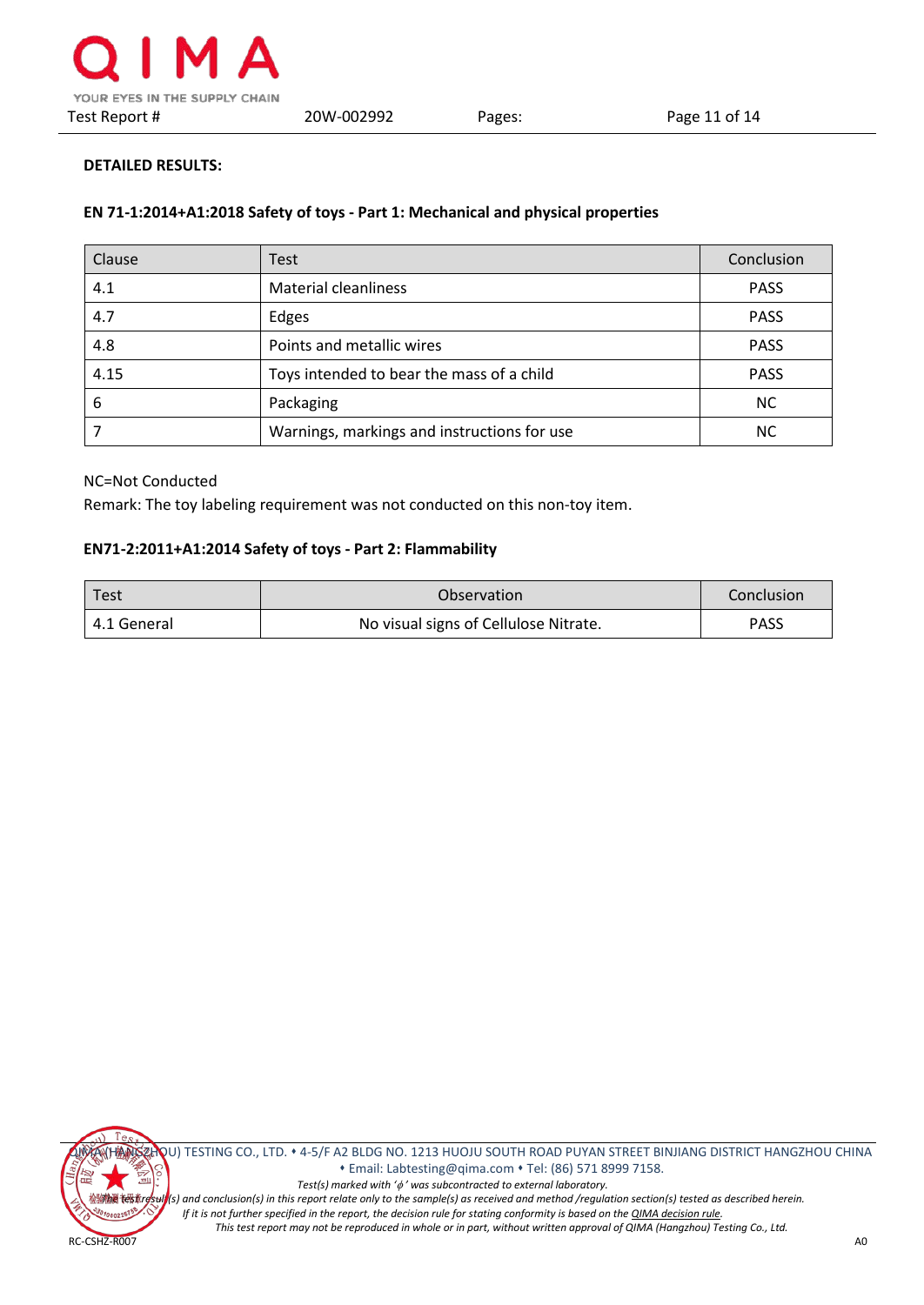

# **SPECIMEN DESCRIPTION:**

| Specimen No.   | Specimen Description              | Location             |
|----------------|-----------------------------------|----------------------|
| 1              | Grey soft plastic                 | Sealing gasket       |
| $\mathfrak{p}$ | Grey soft plastic                 | Sealing ring of hole |
| 3              | Grey plastic                      | Lid                  |
| 4              | Grey plastic                      | Joint of lid         |
| 5              | Translucent soft plastic          | Main body            |
| 6              | Black printed transparent plastic | Packaging bag        |



QU) TESTING CO., LTD. 4-5/F A2 BLDG NO. 1213 HUOJU SOUTH ROAD PUYAN STREET BINJIANG DISTRICT HANGZHOU CHINA Email[: Labtesting@qima.com](mailto:Labtesting@qima.com) Tel: (86) 571 8999 7158. *Test(s) marked with '*φ *' was subcontracted to external laboratory.* <sup>检验精度</sup>表明(s) and conclusion(s) in this report relate only to the sample(s) as received and method /regulation section(s) tested as described herein.<br><sup>Sam</sup>ovas<sup>syster</sup>f it is not further specified in the report, the decisio *If it is not further specified in the report, the decision rule for stating conformity is based on th[e QIMA decision rule.](https://s3.qima.com/files/CRD_QIMA%20Decision%20Rule-V1.pdf?_ga=2.1664817.108575118.1565087606-1285160517.1565087606) This test report may not be reproduced in whole or in part, without written approval of QIMA (Hangzhou) Testing Co., Ltd.*

RC-CSHZ-R007 A0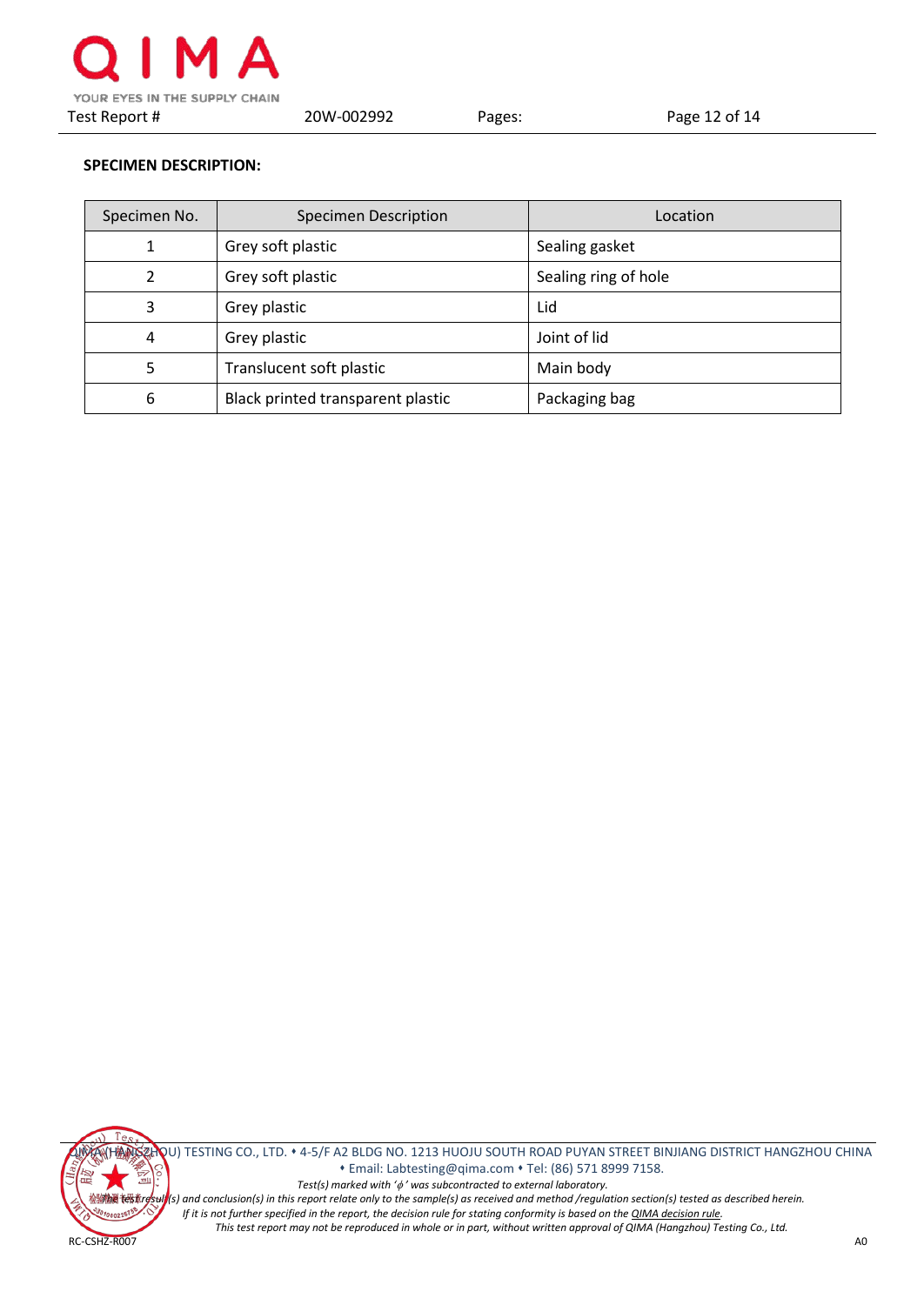

# **SAMPLE PHOTO:**





 Email[: Labtesting@qima.com](mailto:Labtesting@qima.com) Tel: (86) 571 8999 7158. *Test(s) marked with '*φ *' was subcontracted to external laboratory.* **The test result(s)** and conclusion(s) in this report relate only to the sample(s) as received and method /regulation section(s) tested as described herein.<br>Strive is a section of the section interport, the decision rule *If it is not further specified in the report, the decision rule for stating conformity is based on th[e QIMA decision rule.](https://s3.qima.com/files/CRD_QIMA%20Decision%20Rule-V1.pdf?_ga=2.1664817.108575118.1565087606-1285160517.1565087606)*